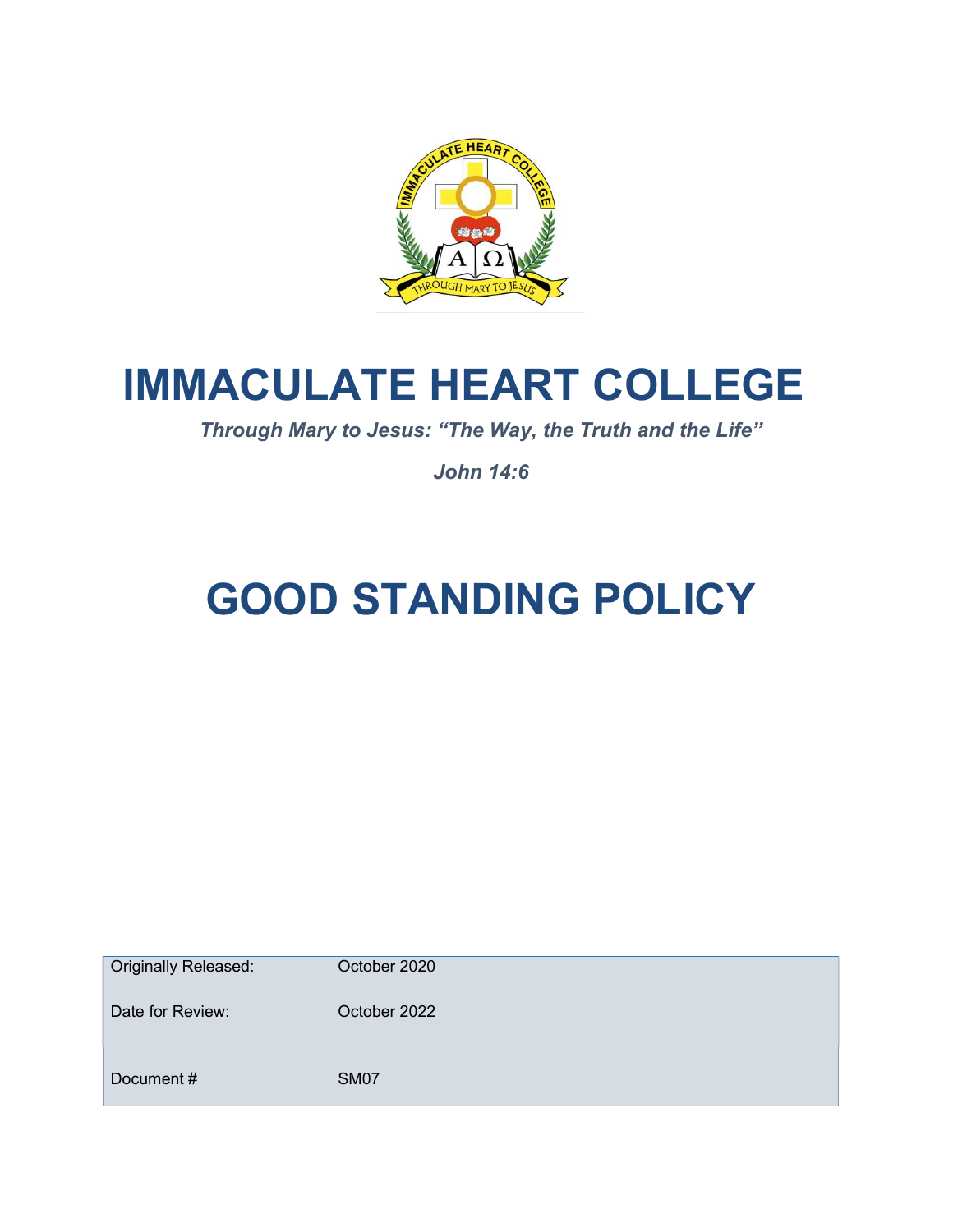

# 1. Rationale

Good Standing Days are a positive behaviour reinforcement tool, linked directly to the Behaviour Support Systems for both primary and secondary students.

A number of school procedures are established to encourage and reinforce positive student attitude, behaviour and attendance. Most students do the right thing most of the time, and they should know that their teachers recognise and appreciate this.

## 2. Policy Statement

Immaculate Heart College provides all students an opportunity to be their best and be rewarded for good behaviours. The Good Standing Day at the end of each semester is available to all students given specific criteria are met. Immaculate Heart College believe all students have a right to regulate and make appropriate choices, therefore students are always given a chance to commence each semester with an unblemished Good Standing record.

#### 3. Definitions

Senior Leadership Team - means the Staff employed and in the role of a Senior Leader for a specified cohort of students (Pre Kindy – Year 2) (Year 3 – Year 6) (Year 7 – Year 9) (Year 10 – Year 12).

Good attendance – a student is to attend the College more than 80% of calendared College days to qualify for good standing days. Exceptions to this may include Principal approved absences, or absences authorised by a doctor's certificate indicated by illness.

## 4. Scope

This policy applies to all Primary and Secondary students attending Immaculate Heart College.

## 5. Responsibilities

It is the responsibility of the Senior Leadership Team to:

- Routinely review student cases that have reached a Level 3.
- Determine the Good Standing event each semester.

It is the responsibility of the **Deputy Principal** to:

Provide guidance and support to the Senior Leadership Team as necessary.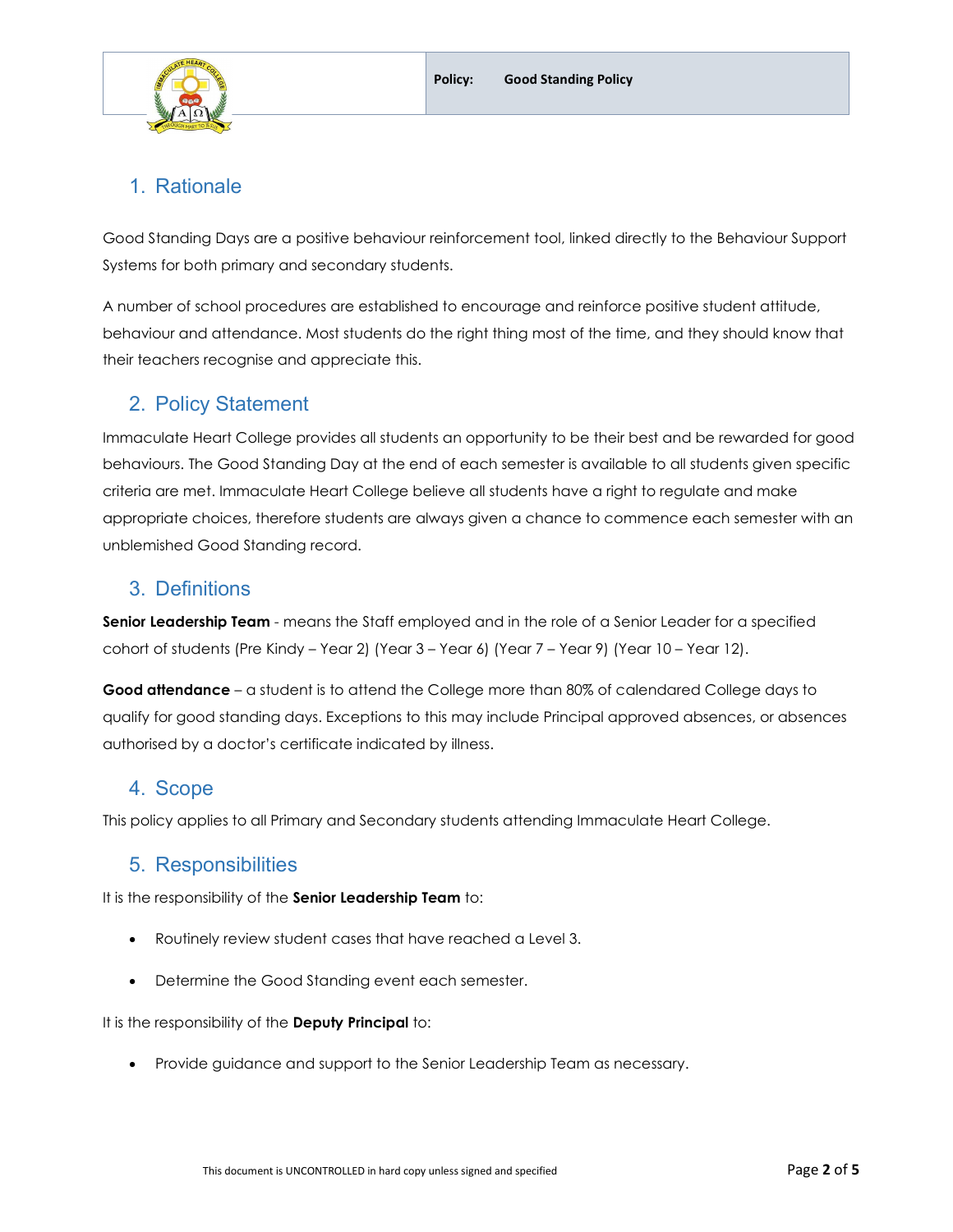

It is the responsibility of the **Principal** to ensure that:

- processes for managing and processing Good Standing events are carried out in accordance with this policy and related procedures; and
- $\bullet$  this policy and related procedures are reviewed routinely.

#### 6. Principles

Good Standing events are organised per semester for each cohort of students. It is an event organised for students that consistently reflect positive student attitude, behaviour and attendance.

All events arranged for Good Standing Days are to be equitable for all students who attend the College.

#### Primary School Good Standing

- 1. The aim is to positively reward students who:
	- maintain good attendance (must be above 80% for the semester, or at the discretion of the Principal).
	- are compliant in terms of uniform expectations.
	- meet academic expectations re classwork (this does not mean being the best, it means trying to the best of one's ability.)
	- keep up to date with academic expectations in terms of homework and assignment work as designated by the teacher.
	- have not incurred any suspensions either in or out of school.
	- have no more than three lunch time detentions.
	- demonstrate the virtues and ethos of the College in their everyday conduct.
- 2. Primary students who do not meet the criteria for attendance will be provided with a full work package for completion and allocated to a classroom to be supervised on school grounds by other nominated teaching staff.
- 3. All relevant teachers will have input into deciding which students attend, however the ultimate decision resides with the Principal's discretion.
- 4. Good Standing Day will occur in the last week of each semester; the activity and location may change each time.
- 5. It is important to note that the slate is cleared at the end of each semester, so a student has every opportunity to be considered for the next Good Standing Day.
- 6. Queries about Good Standing Days should be directed firstly to the class teacher, and then, if necessary, to the Senior Leader of the relevant year group.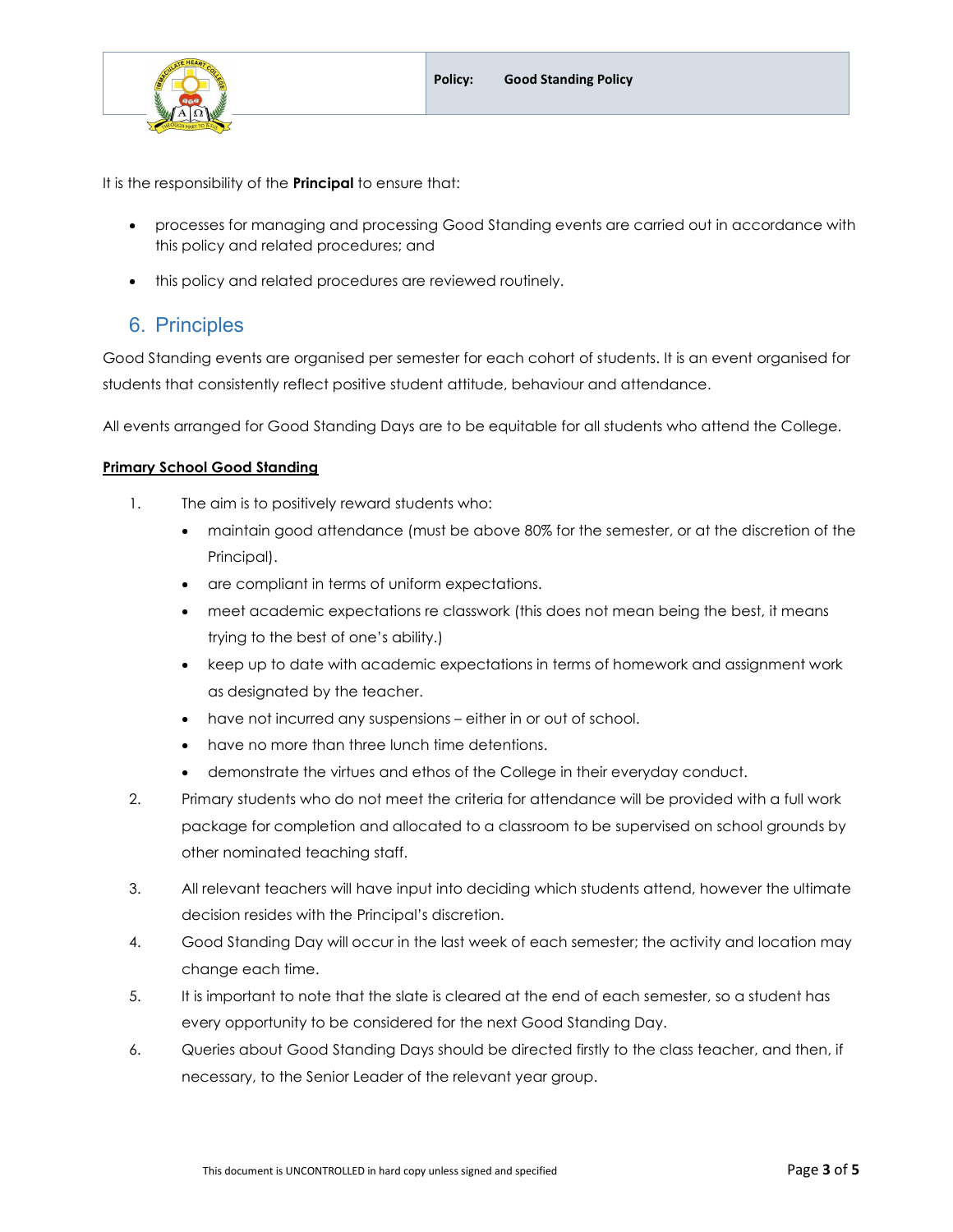

#### **Secondary Good Standing**

- 1. The aim is to positively reward students who:
	- maintain good attendance (must be above 80% for the semester, or at the discretion of the Principal).
	- are compliant in terms of uniform expectations.
	- meet academic expectations re classwork (this does not mean being the best, it means trying to the best of one's ability).
	- keep up to date with academic expectations in terms of homework and assignment work.
	- have not incurred any suspensions either in or out of school.
	- have had fewer than three restorative sessions.
	- demonstrate the virtues and ethos of the College in their everyday conduct.
	- do not escalate to Level 2 on the Restorative Justice plan.
	- Any students who have been given a case file for Level 2 or 3 will not be invited to attend even if over the semester they have made positive changes; however, the student will be eligible for the next Good Standing Day.
- 2. Secondary students not invited to attend will be accommodated at the College with direct supervision from allocated teachers.
- 3. Secondary students who do not receive an invitation will remain on campus with the goal of 'contributing back to the community'.
- 4. Students who have outstanding work will continue working on their tasks under supervision whilst others are given tasks that contribute to physical projects around the school. Where possible, students support secondary teachers in ongoing projects, provide assistance to grounds staff and maintenance or at times, provide support in the Primary classrooms.
- 5. All relevant teachers will have input into deciding which students attend, however the ultimate decision resides with the Principal's discretion..
- 6. Good Standing Day will occur in the last week of each semester (in 2021 at least); the activity and location may change each time. In the Secondary school this is determined by the Student Council based on student surveys.
- 7. It is important to note that the slate is cleared at the end of each semester, so a student has every opportunity to be considered for the next Good Standing Day.
- 8. Queries about Good Standing Days should be directed firstly to the Pastoral Care Teacher, and then, if necessary, to the Senior Secondary Leader.